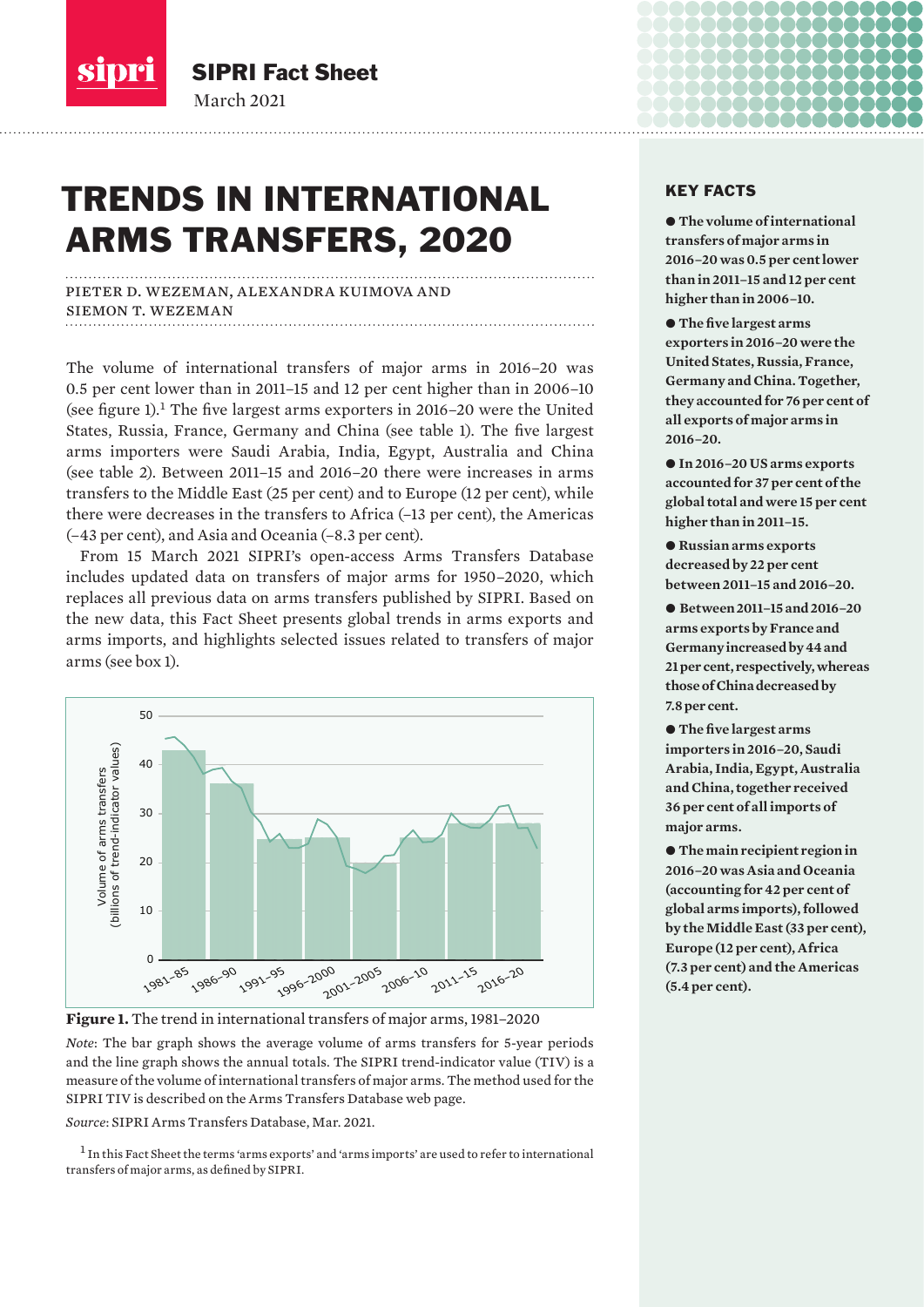| Note: Percentages below 10 are rounded to 1 decimal place; percentages over 10 are rounded to whole numbers. |                      |                                 |             |                                       |                                                                        |                   |                   |  |
|--------------------------------------------------------------------------------------------------------------|----------------------|---------------------------------|-------------|---------------------------------------|------------------------------------------------------------------------|-------------------|-------------------|--|
|                                                                                                              |                      | Share of<br>arms exports $(\%)$ |             | Per cent<br>change from<br>2011-15 to | Main recipients (share of exporter's total exports, %),<br>$2016 - 20$ |                   |                   |  |
|                                                                                                              | Exporter             | $2016 - 20$                     | $2011 - 15$ | $2016 - 20a$                          | <b>1st</b>                                                             | 2nd               | 3rd               |  |
| 1                                                                                                            | <b>United States</b> | 37                              | 32          | 15                                    | Saudi Arabia (24)                                                      | Australia (9.4)   | South Korea (6.7) |  |
| 2                                                                                                            | Russia               | 20                              | 26          | $-22$                                 | India $(23)$                                                           | China $(18)$      | Algeria $(15)$    |  |
| 3                                                                                                            | France               | 8.2                             | 5.6         | 44                                    | India $(21)$                                                           | Egypt $(20)$      | Qatar $(18)$      |  |
| 4                                                                                                            | Germany              | 5.5                             | 4.5         | 21                                    | South Korea (24)                                                       | Algeria (10)      | Egypt $(8.7)$     |  |
| 5                                                                                                            | China                | 5.2                             | 5.6         | $-7.8$                                | Pakistan (38)                                                          | Bangladesh (17)   | Algeria (8.2)     |  |
| 6                                                                                                            | United Kingdom       | 3.3                             | 4.6         | $-27$                                 | Saudi Arabia (32)                                                      | Oman $(17)$       | USA $(14)$        |  |
| 7                                                                                                            | Spain                | 3.2                             | 3.5         | $-8.4$                                | Australia (33)                                                         | Singapore $(13)$  | Turkey $(9.7)$    |  |
| 8                                                                                                            | Israel               | 3.0                             | 1.9         | 59                                    | India $(43)$                                                           | Azerbaijan (17)   | Viet Nam $(12)$   |  |
| 9                                                                                                            | South Korea          | 2.7                             | 0.9         | 210                                   | UK $(14)$                                                              | Philippines (12)  | Thailand (11)     |  |
| 10                                                                                                           | Italy                | 2.2                             | 2.8         | $-22$                                 | Turkey $(18)$                                                          | Egypt $(17)$      | Pakistan (7.2)    |  |
| 11                                                                                                           | Netherlands          | 1.9                             | 2.0         | $-6.1$                                | Indonesia (17)                                                         | USA $(15)$        | Mexico $(10)$     |  |
| 12                                                                                                           | Ukraine              | 0.9                             | 2.6         | $-68$                                 | China $(36)$                                                           | Russia $(20)^b$   | Thailand (17)     |  |
| 13                                                                                                           | Turkey               | 0.7                             | 0.6         | 30                                    | Oman $(19)$                                                            | Turkmenistan (19) | Malaysia (11)     |  |
| 14                                                                                                           | Switzerland          | 0.7                             | 1.1         | $-35$                                 | Australia (23)                                                         | China $(13)$      | Denmark (8.0)     |  |
| 15                                                                                                           | Sweden               | 0.7                             | 1.5         | $-54$                                 | USA $(25)$                                                             | Pakistan (11)     | Algeria $(11)$    |  |
| 16                                                                                                           | Australia            | 0.5                             | 0.3         | 81                                    | Chile $(31)$                                                           | USA $(27)$        | Canada (20)       |  |
| 17                                                                                                           | Canada               | 0.5                             | 0.9         | $-45$                                 | Saudi Arabia (49)                                                      | UAE $(17)$        | Australia (5.0)   |  |
| 18                                                                                                           | <b>UAE</b>           | 0.5                             | 0.3         | 68                                    | Egypt (34)                                                             | Jordan $(21)$     | Algeria (14)      |  |
| 19                                                                                                           | Belarus              | 0.3                             | 0.5         | $-34$                                 | Viet Nam (26)                                                          | Serbia (16)       | Sudan $(13)$      |  |
| 20                                                                                                           | Brazil               | 0.3                             | 0.1         | 147                                   | Afghanistan (26)                                                       | France $(21)$     | Chile $(10)$      |  |
| 21                                                                                                           | Norway               | 0.3                             | 0.6         | $-50$                                 | Oman $(47)$                                                            | USA $(17)$        | Poland $(13)$     |  |
| 22                                                                                                           | South Africa         | 0.3                             | 0.3         | $-16$                                 | USA $(24)$                                                             | UAE $(17)$        | India $(13)$      |  |
| 23                                                                                                           | Czechia              | 0.3                             | $0.2\,$     | 56                                    | Iraq $(29)$                                                            | USA $(22)$        | Ukraine $(14)$    |  |
| 24                                                                                                           | India                | 0.2                             | 0.1         | 228                                   | Myanmar $(52)$                                                         | Sri Lanka (24)    | Mauritius (13)    |  |
| 25                                                                                                           | Portugal             | $0.2\,$                         | 0.05        | 1020                                  | Romania (98)                                                           | Cabo Verde (1.1)  | Colombia $(1.1)$  |  |

**Table 1.** The 25 largest exporters of major arms and their main recipients, 2016–20

UAE = United Arab Emirates.

*<sup>a</sup>*Figures show the change in volume of the total arms exports per exporter between the 2 periods.

*b*This involved transport aircraft produced in Russia until 2018 under licences granted before Ukraine banned arms sales to Russia in 2014.

*Source*: [SIPRI Arms Transfers Database, Mar. 20](https://www.sipri.org/databases/armstransfers)21.

# THE EXPORTERS, 2016–20

SIPRI has identified 65 states as exporters of major arms in 2016–20. The five largest suppliers of arms during that period—the USA, Russia, France, Germany and China—accounted for 76 per cent of all arms exports (see figure 2 and table 1). France had the highest increase in arms exports among the top five. US and German arms exports also grew, while Russian and Chinese arms exports decreased (see figure 3). The top 25 arms exporters accounted for 99 per cent of global exports of major arms in 2016–20 (see table 1). States in North America and Europe together accounted for 86 per cent of all arms exports.

# The United States

US arms exports grew by 15 per cent between 2011–15 and 2016–20, increasing its global share from 32 to 37 per cent. The USA delivered major arms to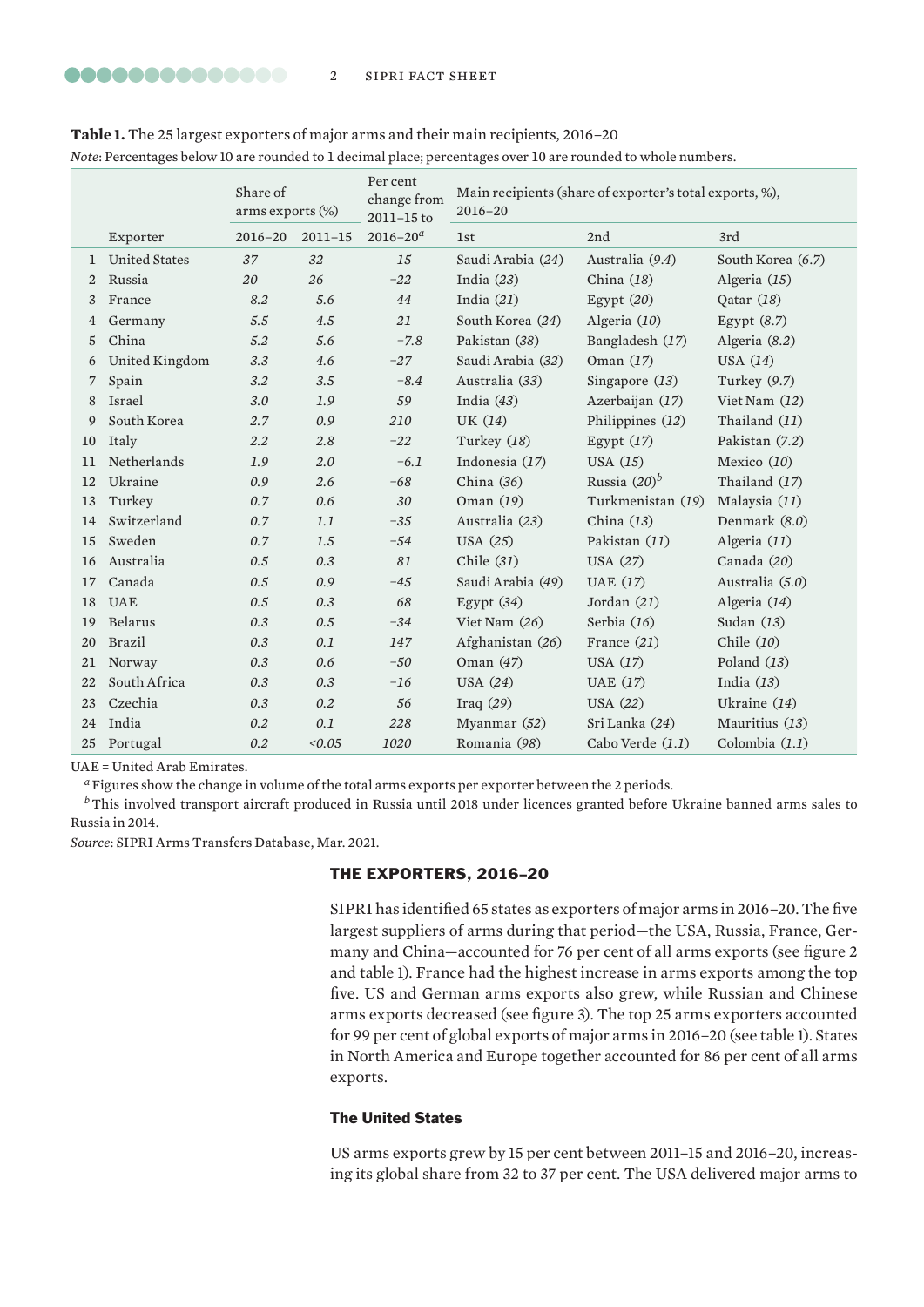..............

96 states in 2016–20, a far higher number of recipients than any other supplier. In 2016–20 total arms exports by the USA were 85 per cent higher than those of Russia—the second largest exporter—compared with 24 per cent higher in 2011–15.

Almost half (47 per cent) of US arms exports went to the Middle East in 2016–20, an increase of 28 per cent on the previous five-year period. There were particularly large increases in US arms exports to three countries in the region between 2011–15 and 2016–20: Israel (335 per cent), Qatar (208 per cent) and Saudi Arabia (175 per cent). Saudi Arabia was the main recipient of US arms transfers in 2016–20, accounting for 24 per cent of US arms exports. Qatar and Israel were the sixth



**Figure 2.** Global share of major arms exports by the 10 largest exporters, 2016–20

*Source*: [SIPRI Arms Transfers Database, Mar. 20](https://www.sipri.org/databases/armstransfers)21.

and seventh largest importers of US arms respectively.

There were notable decreases in US arms exports to the United Arab Emirates (UAE) and to Turkey between 2011–15 and 2016–20. US arms exports to the UAE fell by 36 per cent, making it the fifth largest recipient of US arms in 2016–20. The 81 per cent decrease in US arms transfers to Turkey meant that it dropped from being the 3rd largest recipient of US arms exports in 2011–15 to the 19th largest in 2016–20. In 2019 the USA halted deliveries of combat aircraft to Turkey after Turkey imported air defence systems from Russia. Had the USA not suspended the contract, the fall in US arms exports to Turkey would not have been as steep.

States in Asia and Oceania received 32 per cent of total US arms exports in 2016–20, compared with 34 per cent in 2011–15. Amid the intensifying rivalry between the USA and China, three US allies in the region were among the five largest importers of US arms in 2016–20: Australia accounted

**Box 1.** The drop in arms transfers in 2020

Significant year-on-year fluctuations in volumes of international transfers of major arms are common. Therefore, SIPRI presents data for five-year periods, giving a more stable measure of trends. However, the value of global arms transfers in 2020 was exceptionally low—16 per cent lower than in 2019 and 20 per cent below the annual average in 2011–19. This might be partly due to the Covid-19 pandemic—which disrupted some arms companies' planned production and delivery schedules—and the related economic crisis. However, the drop in arms transfers in 2020 was also related to other supply- and demand-side factors, including national procurement cycles, gaps in deliveries during shifting relations between suppliers and recipients, and nonpandemic-related economic conditions. The uncertainty about whether the pandemic was a major cause for the fall in arms transfers in 2020 is highlighted, for instance, by the fact that several states actually had higher levels of arms deliveries in 2020 than in some other years in the period 2011–19. For example, US arms exports in 2020 were higher than they were in three years in 2011–19 and French arms exports in 2020 were higher than in five years in the same period. Similarly, on the recipient side, arms deliveries to Australia in 2020 were higher than in any year in 2011–19.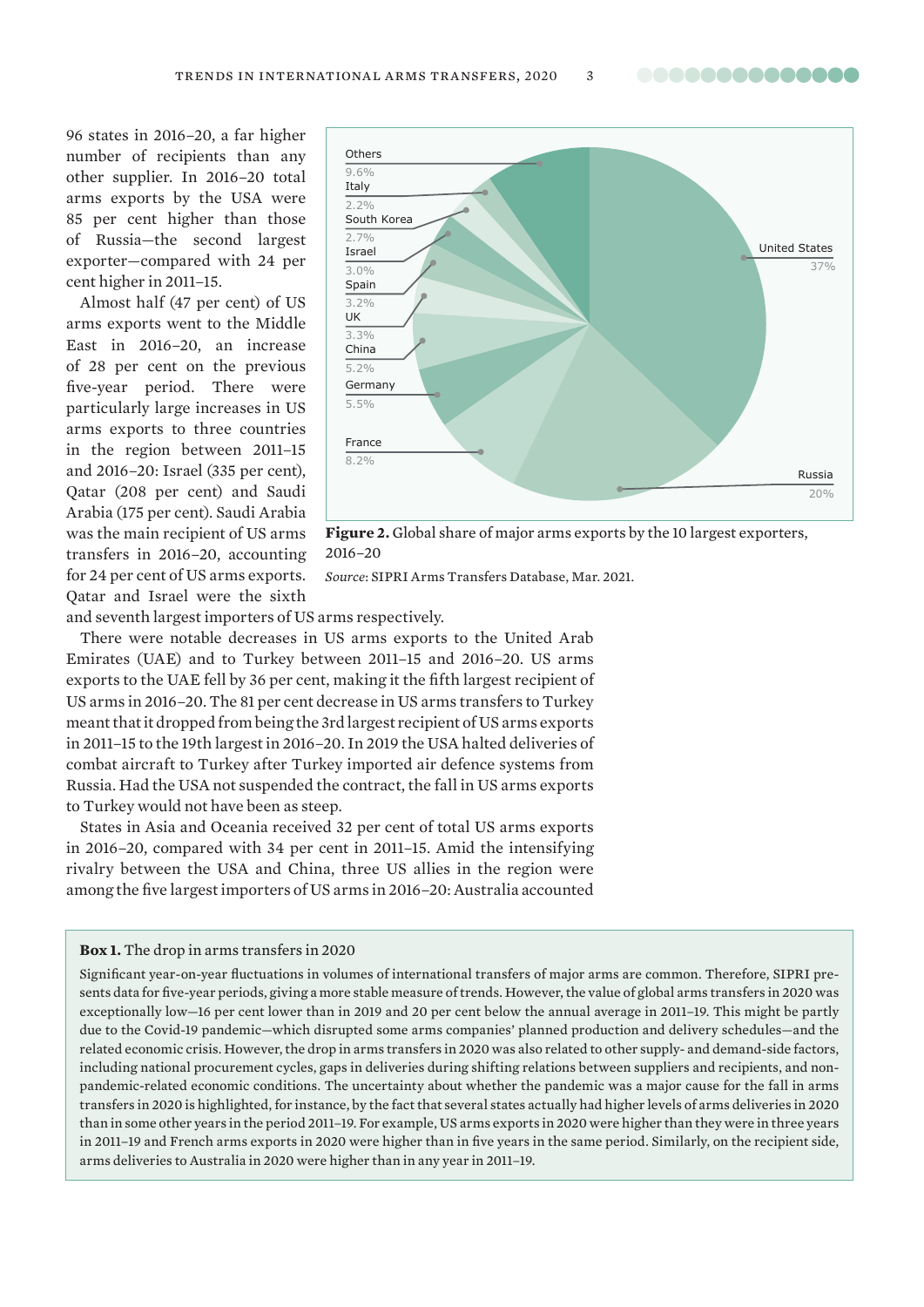for 9.4 per cent of US arms exports, South Korea for 6.7 per cent and Japan for 5.7 per cent.

States in Europe received 15 per cent of total US arms exports in 2016–20. This was an increase of 79 per cent on 2011–15, which was mainly due to deliveries of combat aircraft that were ordered in 2006–12. US arms exports to Africa increased by 6.6 per cent between 2011–15 and 2016–20, while those to the Americas decreased by 48 per cent.

## Russia

In 2016–20 Russia delivered major arms to 45 states and accounted for 20 per cent of total global arms exports. India remained the main recipient of Russian arms in 2016–20, accounting for 23 per cent of the total, followed by China (18 per cent) and Algeria (15 per cent).

Russian arms exports in 2016–20 were at a similar level to 2001–2005 and 2006–10 but were 22 per cent lower than in 2011–15, when Russian arms exports peaked. While Russian arms exports in 2016–18 remained at a relatively high level, they fell in both 2019 and 2020. The overall decrease in Russia's arms exports between 2011–15 and 2016–20 was almost entirely attributable to a 53 per cent drop in its arms exports to India. This decrease was not offset by large increases in Russia's arms exports to China (49 per cent), Algeria (49 per cent) and Egypt (430 per cent). Although several large Russian arms deals with India, including for combat aircraft, were completed by 2020, India placed new orders for a variety of Russian arms in 2019–20. The ensuing deliveries will probably lead to an increase in Russian arms exports in the coming five years.

At the regional level, states in Asia and Oceania accounted for 55 per cent of Russian arms exports in 2016–20, the Middle East for 21 per cent and Africa for 18 per cent. Between 2016–20 and 2011–15 Russian arms exports to Asia and Oceania fell (–36 per cent), while those to the Middle East (64 per cent) and Africa (23 per cent) increased.

Aircraft accounted for 49 per cent of Russian arms exports in 2016–20. These transfers included deliveries of a total of 231 combat aircraft.

#### The European Union and West European countries

The combined arms exports of European Union (EU) member states accounted for 26 per cent of the global total in 2016–20, the same percentage as in 2011–15. The top five West European arms exporters—France, Germany, the United Kingdom, Spain and Italy—together accounted for 22 per cent of global arms exports in 2016–20 (see figure 2), compared with 21 per cent in 2011–15.

French arms exports accounted for 8.2 per cent of the global total after increasing by 44 per cent between 2011–15 and 2016–20. At the regional level, the Middle East accounted for 48 per cent of French arms exports in 2016–20 while Asia and Oceania accounted for 36 per cent. Of the 69 states to which France delivered major arms in 2016–20, three—India, Egypt and Qatar—together received 59 per cent of French arms exports (see table 1). Deliveries of aircraft made up 45 per cent of French arms exports in 2016–20, while deliveries of ships accounted for 17 per cent.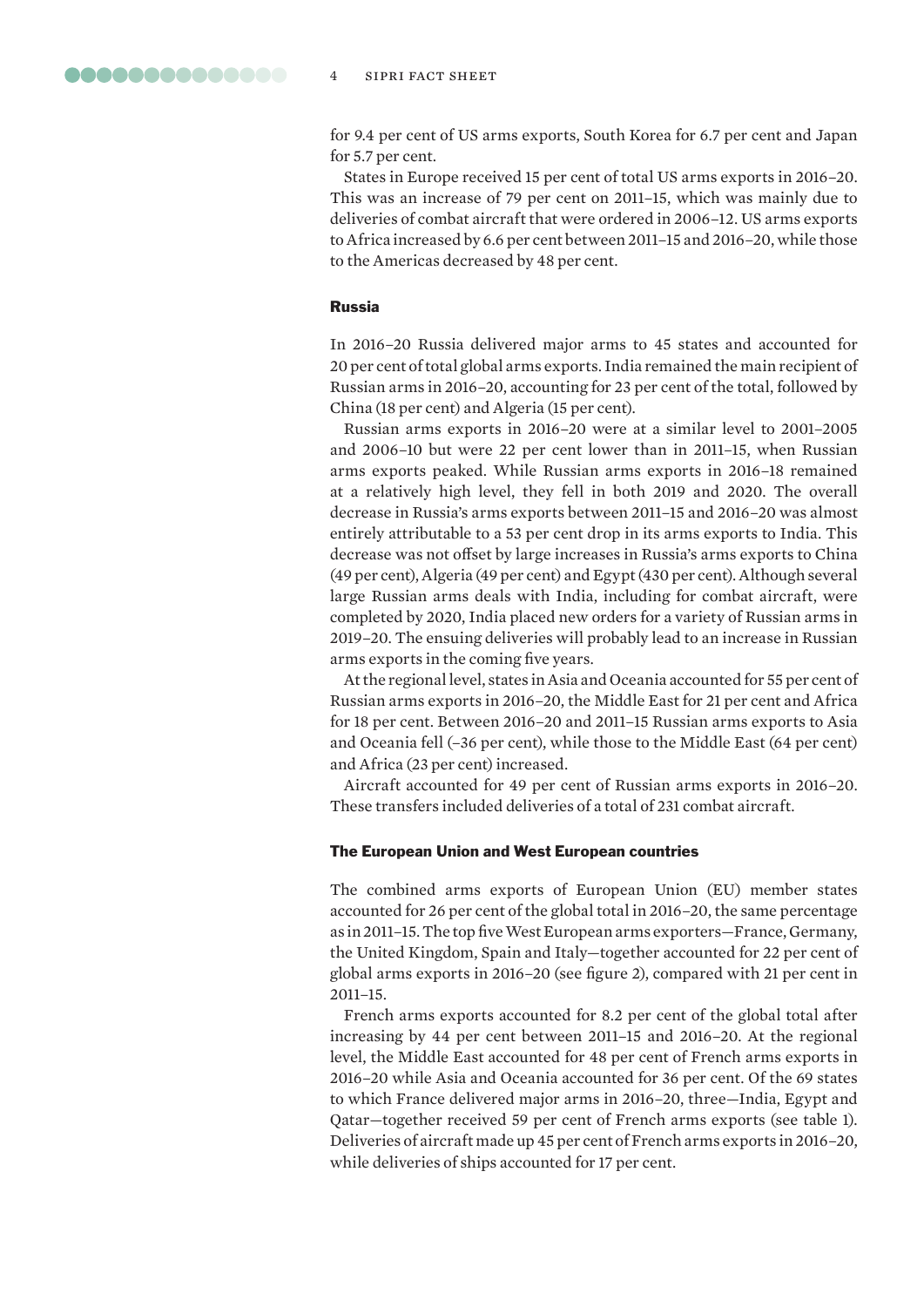..............

German arms exports represented 5.5 per cent of the global total in 2016–20 and were 21 per cent higher than in 2011–15. Germany delivered major arms to 55 states in 2016–20. A total of 38 per cent of German exports of major arms went to states in Asia and Oceania while 21 per cent went to states in Europe. Although Germany imposed tighter restrictions on arms sales to Saudi Arabia (the biggest arms importer in the Middle East) during 2016–20, the Middle East received 23 per cent of German arms exports in the period, making it the second largest recipient of German arms transfers at the regional level. This was mainly due to the delivery of 3 submarines to Egypt. Deliveries of ships, including 11 submarines, made up 46 per cent of total



**Figure 3.** Changes in volume of major arms exports since 2011–15 by the 10 largest exporters in 2016–20

*Source*: [SIPRI Arms Transfers Database, Mar. 202](https://www.sipri.org/databases/armstransfers)1.

German arms exports in 2016–20, while deliveries of armoured vehicles accounted for 15 per cent.

The UK was the world's sixth largest arms exporter in 2016–20 and accounted for 3.3 per cent of total arms exports. British arms exports fell by 27 per cent compared with 2011–15, when they peaked due to deliveries of combat aircraft to Saudi Arabia. The UK exported arms to 39 countries in 2016–20 with its main recipient, Saudi Arabia, receiving 32 per cent of its arms exports in that period.

#### Other top 10 suppliers

There were three states outside Europe and North America among the top 10 arms exporters in 2016–20: China, Israel and South Korea.

China was the world's fifth largest arms exporter in 2016–20 and accounted for 5.2 per cent of total arms exports. After an increase of 77 per cent between 2006–10 and 2011–15, Chinese arms exports decreased by 7.8 per cent between 2011–15 and 2016–20.

China delivered major arms to 51 states in 2016–20. States in Asia and Oceania (76 per cent) and Africa (16 per cent) received most of China's arms exports in the period. Pakistan remained the main recipient of Chinese arms and accounted for 38 per cent of Chinese arms exports in 2016–20. In 2016–20 China continued to make efforts to develop its arms exports to the Middle East. While some arms importers in other regions do not import Chinese arms for political reasons, Middle Eastern states, several of which are among the world's largest arms importers, appear less likely to impose such restrictions. However, China's efforts to increase its arms sales to the Middle East seem to have had only a limited effect: the region accounted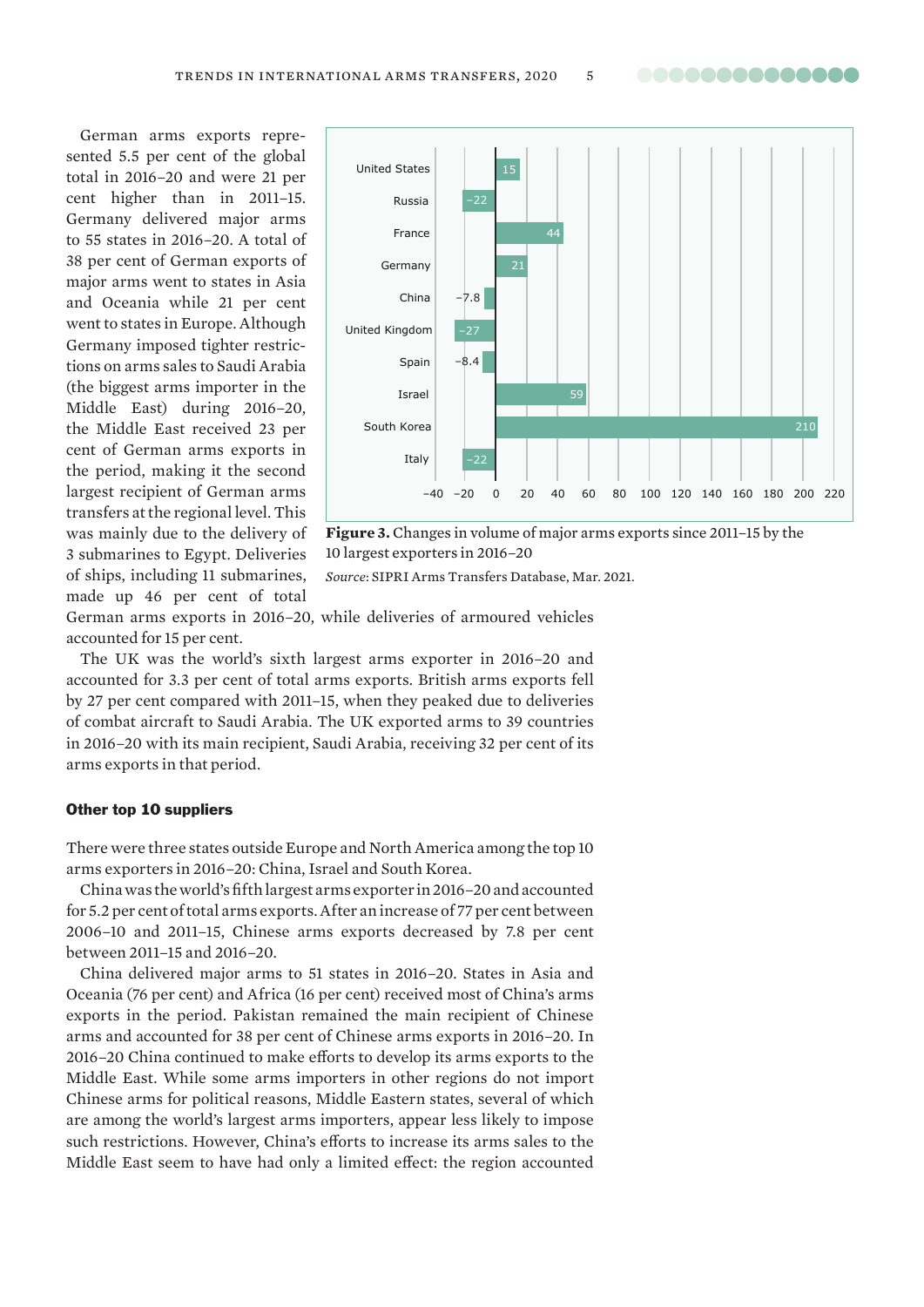# **Table 2.** The 40 largest importers of major arms and their main suppliers, 2016–20

*Note*: Percentages below 10 are rounded to 1 decimal place; percentages over 10 are rounded to whole numbers.

|    |                      | Share of<br>arms imports (%) |             | Per cent<br>change from<br>$2011 - 15$ to | Main suppliers (share of importer's total imports, %), 2016-20 |                  |                           |  |
|----|----------------------|------------------------------|-------------|-------------------------------------------|----------------------------------------------------------------|------------------|---------------------------|--|
|    | Importer             | 2016–20                      | $2011 - 15$ | $2016 - 20a$                              | 1st                                                            | 2nd              | 3rd                       |  |
| 1  | Saudi Arabia         | 11                           | 7.1         | 61                                        | <b>USA</b> (79)                                                | UK (9.3)         | France $(4.0)$            |  |
| 2  | India                | 9.5                          | 14          | $-33$                                     | Russia (49)                                                    | France (18)      | Israel $(13)$             |  |
| 3  | Egypt                | 5.8                          | 2.4         | 136                                       | Russia (41)                                                    | France $(28)$    | USA (8.7)                 |  |
| 4  | Australia            | 5.1                          | 3.6         | 41                                        | <b>USA</b> (69)                                                | Spain $(21)$     | Switzerland (3.4)         |  |
| 5  | China                | 4.7                          | 4.4         | $5.5\,$                                   | Russia (77)                                                    | France $(9.7)$   | Ukraine $(6.3)$           |  |
| 6  | Algeria              | 4.3                          | 2.6         | 64                                        | Russia (69)                                                    | Germany (12)     | China $(9.9)$             |  |
| 7  | South Korea          | 4.3                          | 2.7         | 57                                        | <b>USA</b> (58)                                                | Germany (31)     | Spain $(6.5)$             |  |
| 8  | Qatar                | 3.8                          | $0.8\,$     | 361                                       | <b>USA</b> (47)                                                | France (38)      | Germany (7.5)             |  |
| 9  | <b>UAE</b>           | 3.0                          | 4.7         | $-37$                                     | <b>USA</b> (64)                                                | France (10)      | Russia (4.7)              |  |
| 10 | Pakistan             | 2.7                          | 3.4         | $-23$                                     | China $(74)$                                                   | Russia $(6.6)$   | Italy $(5.9)$             |  |
| 11 | Iraq                 | 2.5                          | $2.5\,$     | $-0.6$                                    | USA $(41)$                                                     | Russia (34)      | South Korea (12)          |  |
| 12 | Japan                | 2.2                          | 1.0         | 124                                       | <b>USA (97)</b>                                                | UK $(2.1)$       | Sweden $(1.0)$            |  |
| 13 | <b>United States</b> | 2.1                          | 2.9         | $-30$                                     | UK (22)                                                        | Germany (14)     | Netherlands (14)          |  |
| 14 | United Kingdom       | 2.1                          | 1.5         | 41                                        | <b>USA</b> (72)                                                | Spain $(18)$     | Germany $(4.0)$           |  |
|    | 15 Israel            | 1.9                          | 1.2         | 65                                        | <b>USA</b> (92)                                                | Germany (5.9)    | Italy $(2.3)$             |  |
| 16 | Viet Nam             | 1.8                          | 3.0         | $-41$                                     | Russia (66)                                                    | Israel $(19)$    | Belarus/South Korea (4.8) |  |
| 17 | Singapore            | 1.7                          | $1.8\,$     | $-9.0$                                    | <b>USA</b> (36)                                                | Spain $(25)$     | France $(17)$             |  |
| 18 | Indonesia            | 1.7                          | 2.0         | $-18\,$                                   | <b>USA</b> (23)                                                | Netherlands (19) | South Korea (17)          |  |
| 19 | Italy                | 1.5                          | 0.7         | 120                                       | <b>USA</b> (62)                                                | Germany (26)     | Italy $(5.9)$             |  |
| 20 | Turkey               | 1.5                          | 3.6         | $-59$                                     | <b>USA (29)</b>                                                | Italy $(27)$     | Spain $(21)$              |  |
| 21 | Norway               | 1.3                          | 0.7         | 93                                        | <b>USA</b> (79)                                                | South Korea (12) | Italy $(3.3)$             |  |
| 22 | Bangladesh           | 1.2                          | 1.3         | $-3.6$                                    | China $(71)$                                                   | Russia (16)      | UK $(4.1)$                |  |
| 23 | Thailand             | 1.2                          | $0.8\,$     | 44                                        | South Korea (26)                                               | China (22)       | Ukraine $(12)$            |  |
| 24 | Oman                 | 1.2                          | $1.0$       | 12                                        | UK (47)                                                        | USA $(14)$       | Turkey (12)               |  |
| 25 | Afghanistan          | 1.0                          | 1.3         | $-24$                                     | <b>USA</b> (89)                                                | Brazil $(8.2)$   | Belarus $(1.0)$           |  |
| 26 | Netherlands          | 1.0                          | 0.6         | 52                                        | <b>USA</b> (90)                                                | Germany (6.8)    | Italy $(2.0)$             |  |
| 27 | Kazakhstan           | 1.0                          | 0.6         | 62                                        | Russia (89)                                                    | Spain $(3.6)$    | China $(2.4)$             |  |
| 28 | Jordan               | 0.9                          | 0.6         | 38                                        | <b>USA</b> (36)                                                | Netherlands (22) | UAE $(11)$                |  |
| 29 | Morocco              | 0.9                          | 2.1         | $-60$                                     | <b>USA</b> (90)                                                | France $(9.2)$   | UK $(0.3)$                |  |
|    | 30 Canada            | 0.8                          | $1.0$       | $-24$                                     | <b>USA</b> (48)                                                | Australia (14)   | Israel $(12)$             |  |
| 31 | Philippines          | 0.8                          | 0.2         | 229                                       | South Korea (42) Indonesia (17)                                |                  | USA (17)                  |  |
| 32 | Azerbaijan           | $0.7\,$                      | 1.6         | $-56$                                     | Israel $(69)$                                                  | Russia (17)      | Belarus (4.8)             |  |
| 33 | Myanmar              | $0.7\,$                      | $1.2\,$     | $-40$                                     | China (48)                                                     | India $(16)$     | Russia (15)               |  |
| 34 | Taiwan               | $0.6\,$                      | $2.0\,$     | $-70$                                     | USA (100)                                                      |                  | $\qquad \qquad -$         |  |
| 35 | Mexico               | 0.6                          | 0.7         | $-14$                                     | <b>USA</b> (49)                                                | Netherlands (34) | France (10)               |  |
| 36 | Poland               | $0.6\,$                      | $0.6\,$     | $-12$                                     | <b>USA</b> (33)                                                | Italy $(13)$     | South Korea (11)          |  |
| 37 | <b>Brazil</b>        | 0.6                          | $0.9$       | $-38$                                     | France (23)                                                    | <b>USA</b> (21)  | UK (20)                   |  |
| 38 | Belarus              | $0.5\,$                      | $0.3\,$     | 93                                        | Russia (99)                                                    | China $(0.5)$    |                           |  |
| 39 | Angola               | 0.5                          | $0.1\,$     | 843                                       | Russia (64)                                                    | China (9.7)      | Lithuania (8.1)           |  |
| 40 | Malaysia             | $0.5\,$                      | $0.2\,$     | 114                                       | Spain (32)                                                     | Turkey (17)      | South Korea (11)          |  |

UAE = United Arab Emirates.

*<sup>a</sup>*Figures show the change in volume of the total arms imports per importer between the 2 periods. *Source*: [SIPRI Arms Transfers Database, Mar. 20](https://www.sipri.org/databases/armstransfers)21.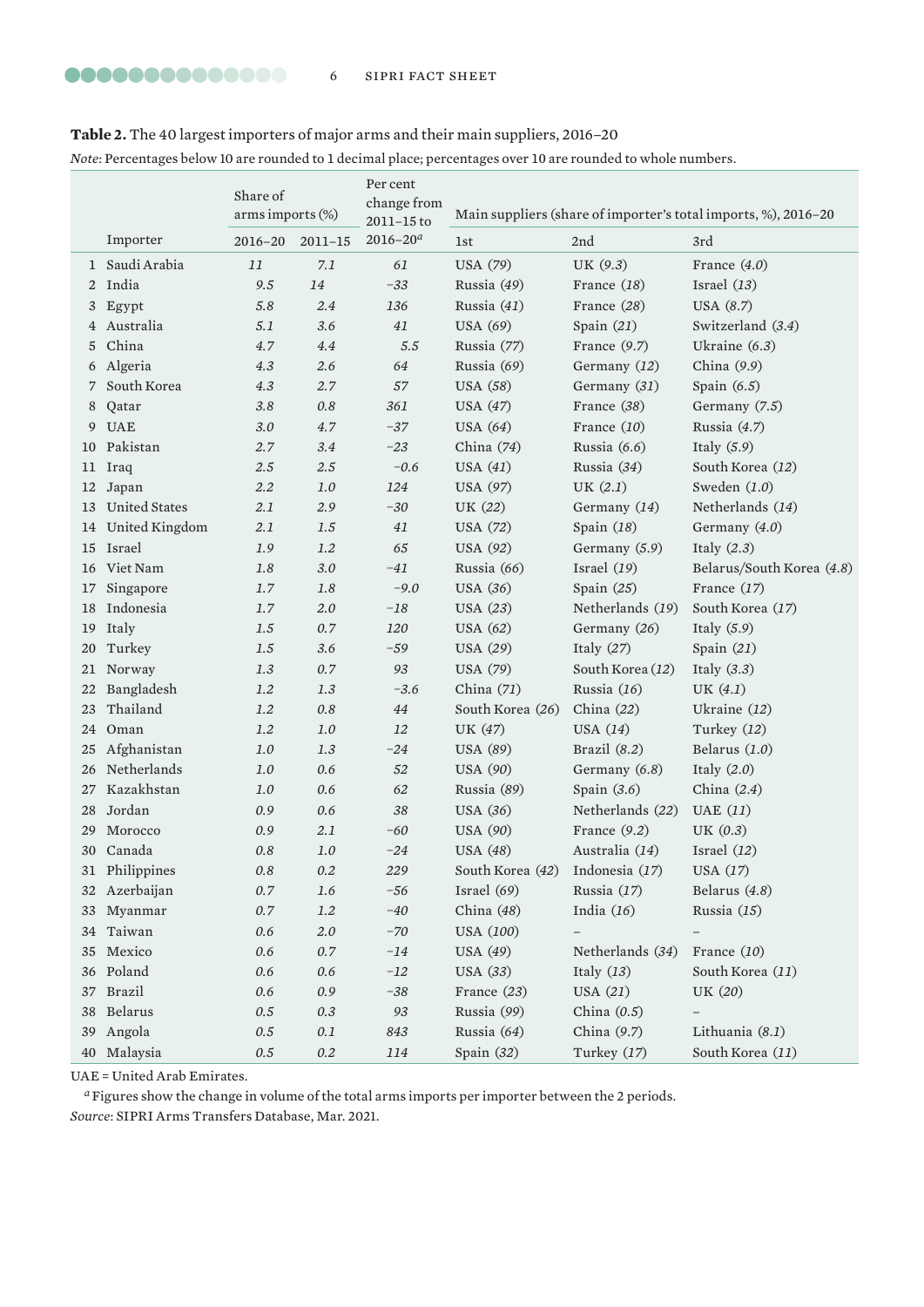..............

for 7.0 per cent of Chinese arms exports in 2016–20, compared with 3.8 per cent in 2011–15.

Israel was the eighth largest arms exporter in 2016–20. Its arms exports represented 3.0 per cent of the global total and were 59 per cent higher than in 2011–15. Israel delivered major arms to 40 states in 2016–20 but its main recipient, India, accounted for 43 per cent of the total. Israel's deliveries to India in 2016–20 included air defence systems.

South Korea was the ninth largest arms exporter in 2016–20 with a 2.7 per cent share of the global total. Its arms exports in 2016–20 were 210 per cent higher than in 2011–15 and 649 per cent higher than in 2001–2005. This rapid growth has mainly been the result of improvements in the



**Figure 4.** Global share of major arms imports by the 10 largest importers, 2016–20

*Source*: [SIPRI Arms Transfers Database, Mar. 202](https://www.sipri.org/databases/armstransfers)1.

South Korean arms industry's ability to produce advanced major arms that can compete with those produced in more established arms-supplying countries. In 2016–20 Asia and Oceania accounted for 55 per cent of South Korean arms exports, Europe for 23 per cent and the Middle East for 14 per cent.

## THE IMPORTERS, 2016–20

SIPRI has identified 164 states as importers of major arms in 2016–20. The top five arms importers—Saudi Arabia, India, Egypt, Australia and China—received 36 per cent of total arms imports in 2016–20 (see figure 4 and table 2). Of these five, only Egypt was not among the top five importers in 2011–15. At the regional level, Asia and Oceania accounted for 42 per cent of arms imports in 2016–20, followed by the Middle East (33 per cent), Europe (12 per cent), Africa (7.3 per cent) and the Americas (5.4 per cent; see figure 5).

## Africa

Between 2011–15 and 2016–20 imports of major arms by African states decreased by 13 per cent. In 2016–20 the three largest arms importers in Africa were Algeria (4.3 per cent of global arms imports), Morocco (0.9 per cent) and Angola (0.5 per cent).

## *Algeria and Morocco*

Taken together, the arms imports of regional rivals Algeria and Morocco accounted for 70 per cent of total African imports of major arms in 2016–20. Algeria's arms imports were 64 per cent higher in 2016–20 than in 2011–15,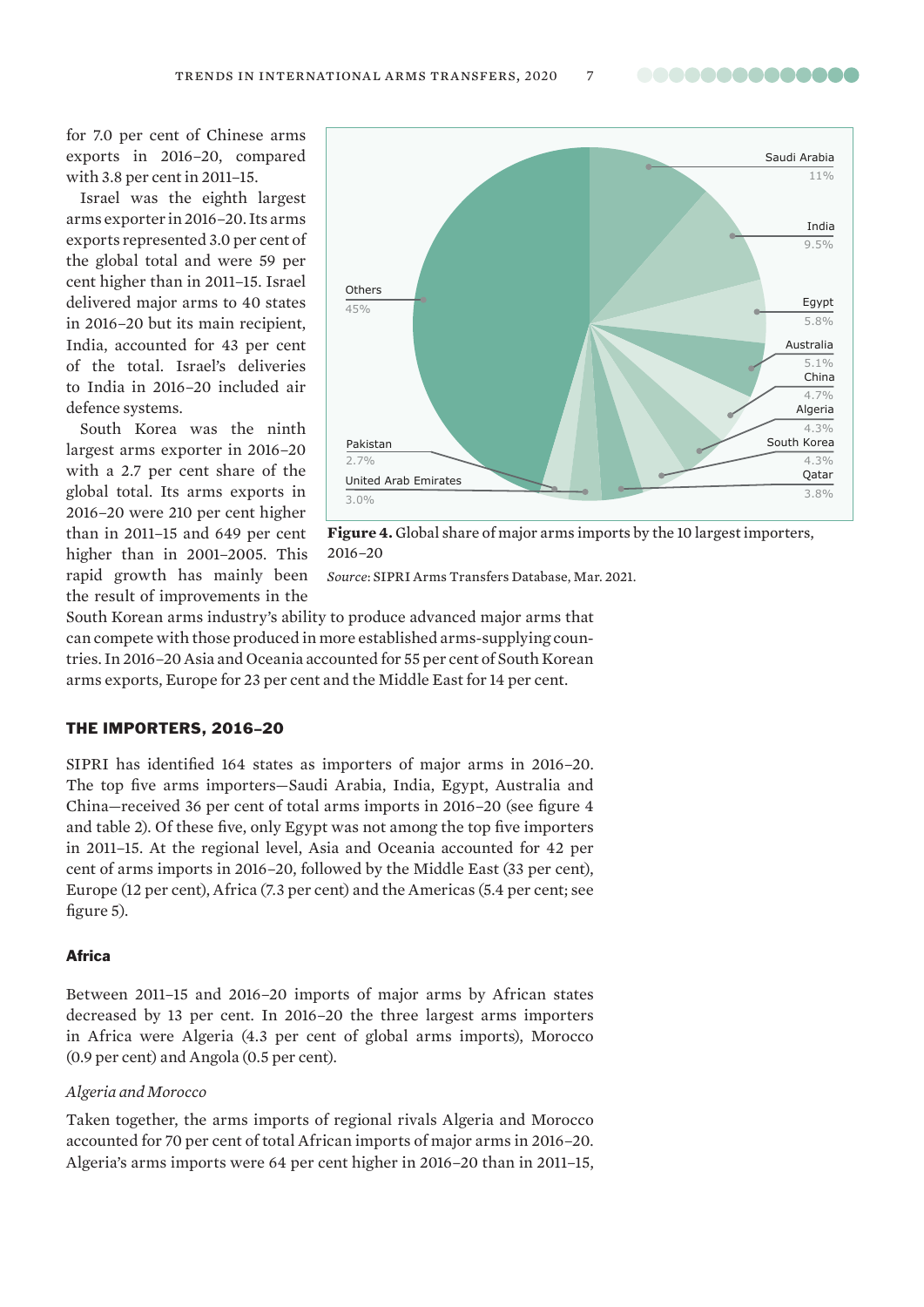making it the sixth largest arms importer in the world. Russia remained the largest arms supplier to Algeria in 2016–20. Russian arms deliveries included 16 combat aircraft, 42 combat helicopters and 2 submarines. Other notable deliveries to Algeria included 2 frigates from Germany and 2 frigates from China.

Arms imports by Morocco decreased by 60 per cent between 2011–15 and 2016–20. The USA supplied 90 per cent of Morocco's arms imports in 2016–20. By the end of 2020 several large arms deliveries to Morocco remained outstanding, including for 24 combat aircraft and 24 combat helicopters from the USA. Morocco's arms imports are likely to increase significantly in the coming five years if these orders are implemented as planned.

## *Sub-Saharan Africa*

In 2016–20 sub-Saharan Africa accounted for 26 per cent of total African arms imports, compared with 41 per cent in 2011–15. Armed conflict in the Sahel coincided with increased arms imports by Burkina Faso (83 per cent) and Mali (669 per cent), both of which are members of the Joint Force of the Group of Five for the Sahel. Taken together, the deliveries to Burkina Faso and Mali in 2016–20 included a total of 322 armoured vehicles, 9 combat helicopters and several light combat aircraft. Some of these transfers were financed by the EU or were delivered as military aid by France, Qatar or the UAE.

Several major powers are using arms supplies as a foreign policy tool to increase their influence in sub-Saharan Africa. These exports are at least



**Figure 5.** The importers of major arms, by region, 2016–20 and 2011–15, per cent of global share

*Note*: The SIPRI trend-indicator value (TIV) is a measure of the volume of international transfers of major weapons. The method used for the SIPRI TIV is described on the [Arms Transfers Database web page](https://www.sipri.org/databases/armstransfers/sources-and-methods).

*Source*: [SIPRI Arms Transfers Database, Mar. 20](https://www.sipri.org/databases/armstransfers)21.

partly driving growing arms supplier competition in the subregion. Russia was the largest arms exporter to sub-Saharan Africa in 2016–20. Its arms deliveries to 12 states represented 30 per cent of total sub-Saharan arms imports, compared with 25 per cent in 2011–15.

Twenty-one sub-Saharan states received major arms from China in 2016–20 and it accounted for 20 per cent of arms imports by states in the subregion, compared with 24 per cent in 2011–15. France's deliveries to 20 states accounted for 9.5 per cent of sub-Saharan arms imports, compared with 2.9 per cent in 2011–15.

Despite its military involvement in the subregion, the USA was only the fourth largest arms exporter to sub-Saharan Africa. It supplied arms to 17 states and accounted for 5.4 per cent of sub-Saharan arms imports.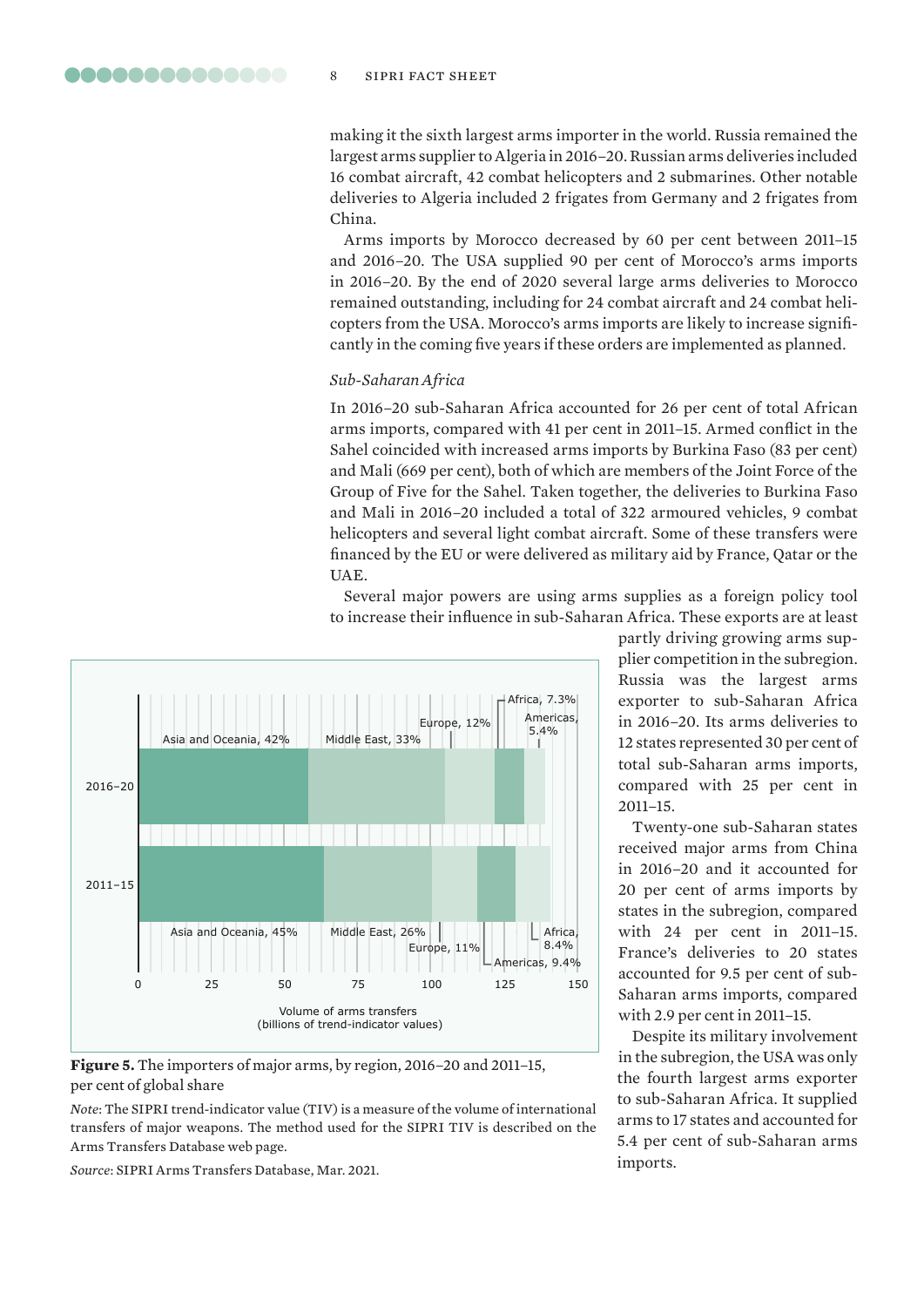## The Americas

Arms imports by states in the Americas decreased by 43 per cent between 2011–15 and 2016–20. The USA received 38 per cent of regional arms imports in 2016–20. Its imports included 92 light helicopters from Germany and a total of 89 second-hand combat aircraft for military training purposes from several states. Canada received 15 per cent of regional arms imports in 2016–20, and Mexico and Brazil each accounted for 11 per cent. While Mexico had no notable open deals for major arms at the end of 2020, Brazil's outstanding deliveries included 35 combat aircraft from Sweden, 5 submarines from France and 4 frigates from Germany.

## Asia and Oceania

Arms imports by states in Asia and Oceania decreased by 8.3 per cent between 2011–15 and 2016–20. Of the 10 largest importers in 2016–20, 5 are in Asia and Oceania: India, Australia, China, South Korea and Pakistan. The USA accounted for 29 per cent of arms imports by states in the region, Russia for 27 per cent and China for 9.4 per cent.

#### *India and Pakistan*

Between 2011–15 and 2016–20 arms imports by India decreased by 33 per cent. Russia was the largest arms supplier to India in both 2011–15 and 2016–20. However, Russia's deliveries dropped by 53 per cent between the two periods and its share of total Indian arms imports fell from 70 to 49 per cent. In 2011–15 the USA was the second largest arms supplier to India, but in 2016–20 India's arms imports from the USA were 46 per cent lower than in the previous five-year period, making the USA the fourth largest supplier to India in 2016–20. France and Israel were the second and third largest arms suppliers to India in 2016–20. India's arms imports from France increased by 709 per cent while those from Israel rose by 82 per cent. Combat aircraft and associated missiles made up more than 50 per cent of Indian arms imports in 2016–20.

The overall drop in India's arms imports between 2011–15 and 2016–20 seems to be mainly due to its complex and lengthy procurement processes, combined with its attempts to reduce its dependence on Russian arms by diversifying its network of arms suppliers. As India perceives increasing threats from Pakistan and China and as its ambitious plans to produce its own major arms have been significantly delayed, it is planning large-scale programmes for arms imports. Based on its outstanding deliveries of combat aircraft, air defence systems, ships and submarines, India's arms imports are expected to increase over the coming five years.

Between 2011–15 and 2016–20 arms imports by Pakistan decreased by 23 per cent. China accounted for 61 per cent of Pakistan's arm imports in 2011–15 and for 74 per cent in 2016–20. Like India, its main regional rival, Pakistan has several large outstanding orders for arms. They are scheduled for delivery by 2028 and include 50 combat aircraft, 8 submarines and 4 frigates from China, and 4 frigates from Turkey.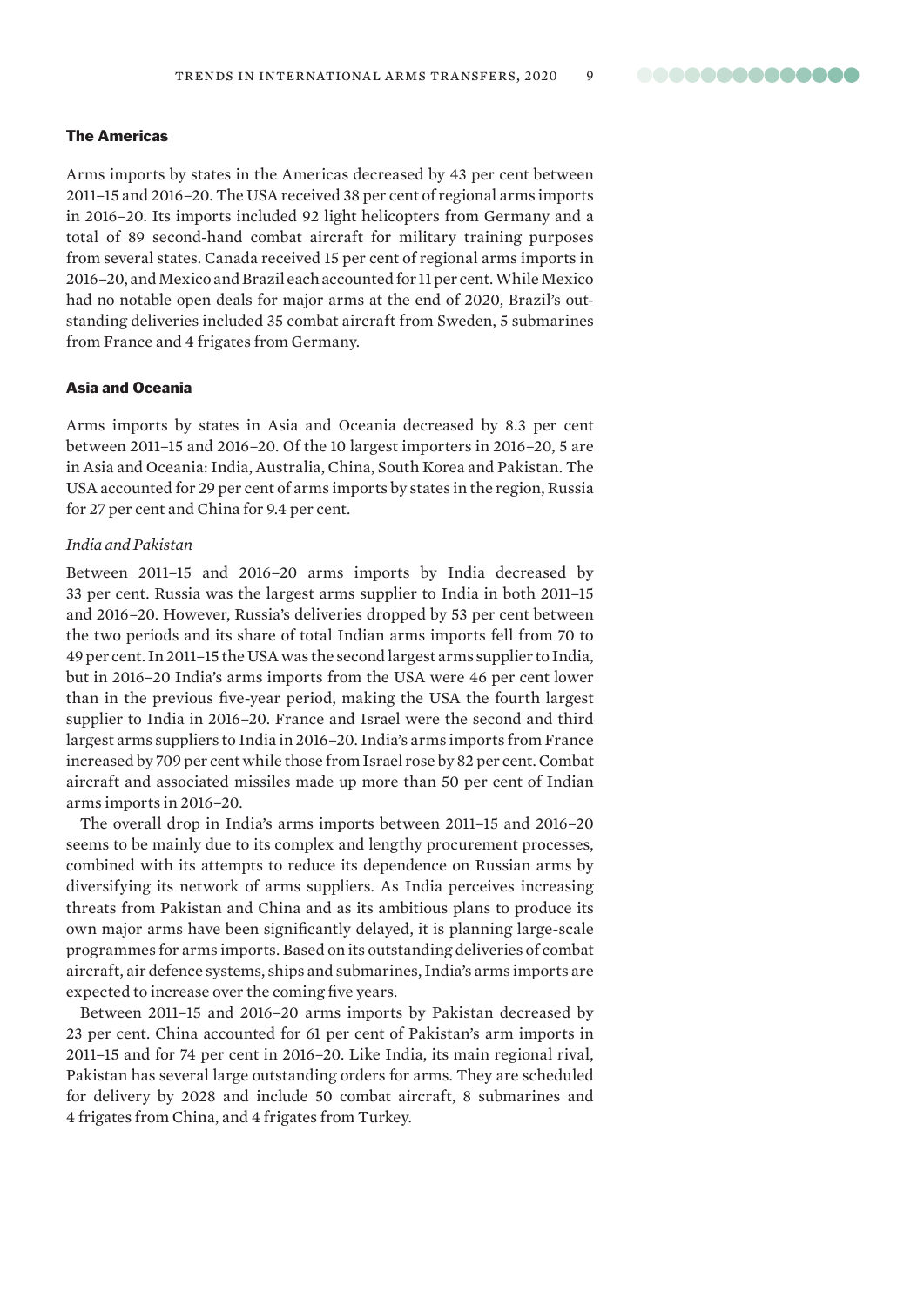#### **Box 2.** The maritime dimension of arms transfers to the eastern Mediterranean

Several states involved in disputes over rights to maritime hydrocarbon resources in the eastern Mediterranean are strengthening their maritime capabilities through arms imports. Egypt's imports of major arms increased 136 per cent between 2011–15 and 2016–20, and it became the world's third largest arms importer. In 2016–20 it received 1 frigate, 2 amphibious assault ships and 21 combat aircraft from France; 3 submarines from Germany; 1 frigate from Italy; 50 combat aircraft and 46 ship-borne combat helicopters from Russia; and 1 corvette from South Korea. By the end of 2020, outstanding deliveries to Egypt included 1 submarine and 4 frigates from Germany, 1 frigate from Italy, 3 frigates from France, and 24 combat aircraft from Russia. Turkey's arms imports decreased by 59 per cent between 2011–15 and 2016–20, and it dropped from being the 6th largest arms importer in the world to 20th position. This was partly because Turkey increasingly produces its own major arms, including surface ships, and partly because in 2019 the USA halted a planned delivery of combat aircraft to Turkey. Despite its growing political differences with West European arms suppliers, by the end of 2020 Turkey had outstanding deliveries for six submarines from Germany, five anti-submarine warfare aircraft from Italy and one amphibious assault ship from Spain. Greece was the third largest arms importer in the world in 2001–2005. However, having been in the grip of an economic crisis for several years, which led to deep cuts in spending on major arms, Greece ranked 41st in 2016–20. Its largest arms import in the period was one submarine from Germany. In 2020 Greece agreed orders with France for the supply of 18 combat aircraft in 2021–23 and remained in negotiations over other large arms contracts with several states, including for more combat aircraft and several frigates.

#### *East Asia*

Arms imports by East Asian states increased by 14 per cent between 2011–15 and 2016–20. China, which received 4.7 per cent of global arms imports in 2016–20, was the largest arms importer in the subregion in both periods. The bulk of its imports comprised air defence systems, combat aircraft and engines for combat aircraft from Russia. However, imports from Russia are likely to reduce in volume once China's own industry manages to consistently produce the types of major arms that it has generally imported from Russia over the years.

Taiwan's arms imports were 70 per cent lower in 2016–20 than in 2011–15. However, its arms imports will probably increase in the coming five years based on orders signed in 2019 for 66 combat aircraft and 108 tanks from the USA. For over a decade up until 2019, the USA had been wary of agreeing to large-scale arms sales to Taiwan due to the damage previous sales had caused to US–Chinese relations. The orders in 2019 were agreed in the context of the USA's perception of China as a growing threat to its global interests and increased political pressure on Taiwan from China.

Arms imports by Japan, which also perceives China as a growing threat, increased by 124 per cent between 2011–15 and 2016–20. Japan's arms imports will probably continue to rise based on new orders for arms from the USA—including an order placed in 2019 for 105 combat aircraft. These orders are in addition to those that Japan has placed with its own arms industry.

South Korean arms imports increased by 57 per cent between 2011–15 and 2016–20. This rise was mainly driven by ongoing tensions with North Korea and can largely be attributed to the delivery of 26 combat aircraft from the USA and 5 submarines from Germany. Many arms imports by South Korea have involved technology transfers and its arms imports are therefore likely to decrease over the long term. For example, it no longer plans to import submarines, having started domestic production of a type developed by its own arms industry.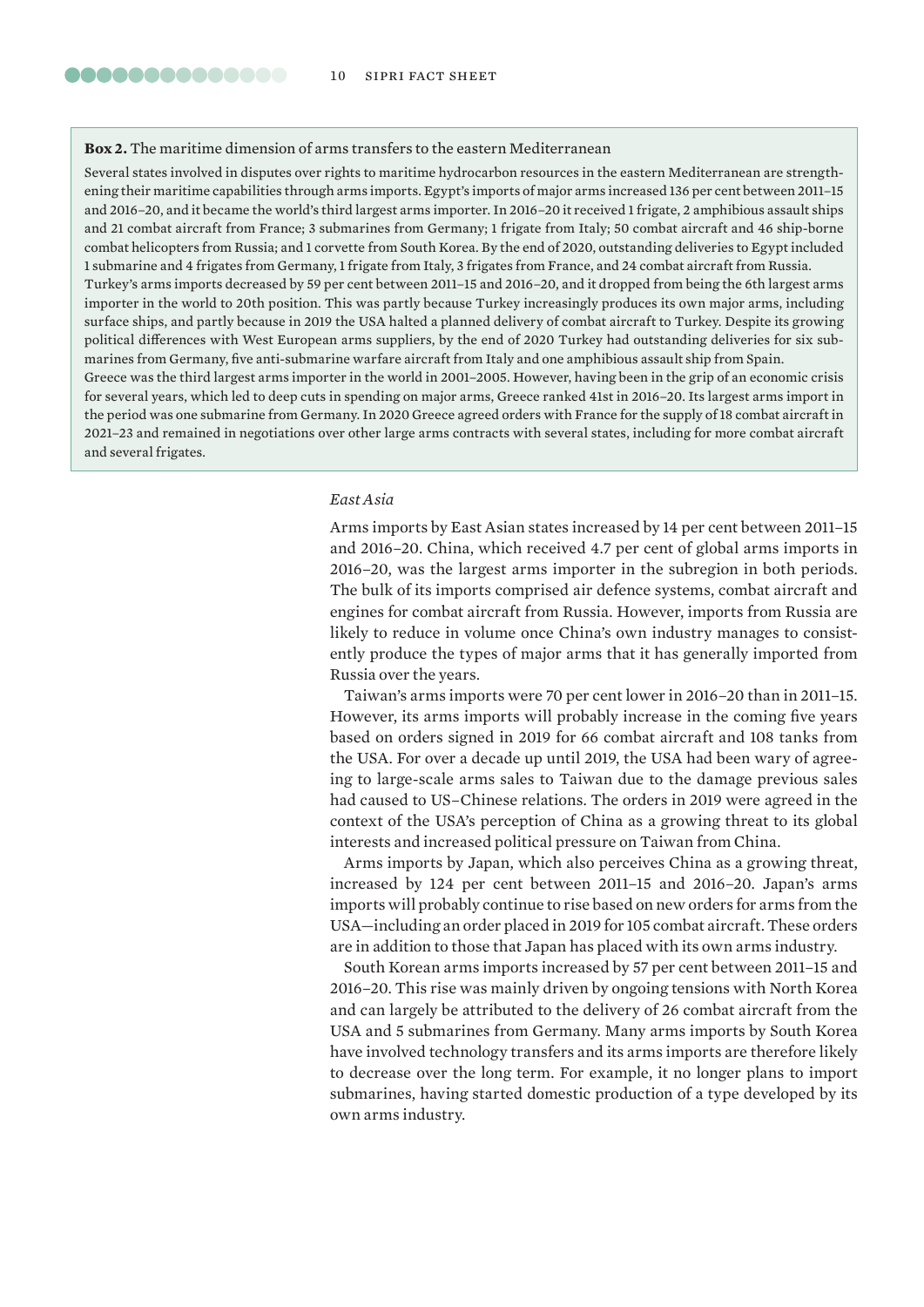#### Europe

In 2016–20 arms imports by European states were 12 per cent higher than in 2011–15. The USA accounted for 47 per cent of the region's arms imports in 2016–20, Germany for 9.7 per cent and Russia for 9.2 per cent.

#### *Armenia and Azerbaijan*

The respective arms imports of Azerbaijan and Armenia accounted for only 0.7 per cent and 0.3 per cent of global arms transfers in 2016–20. However, many of the arms delivered played a key role in the heavy fighting between the two countries in 2020. In 2016–20 a total of 94 per cent of Armenian arms imports came from Russia. These included air defence systems, combat aircraft, ballistic missiles and artillery. Azerbaijan's arms imports in 2016–20 were more than 2.5 times higher than those of Armenia. Israel accounted for 69 per cent and Russia for 17 per cent of Azerbaijan's arms imports in the period. Israeli supplies included unmanned aerial vehicles for reconnaissance, ballistic missiles and loitering munitions, while Russia supplied mainly armoured vehicles and artillery.

#### *Western and Central Europe*

Arms imports by states in Western and Central Europe rose by 22 per cent between 2011–15 and 2016–20 after a drop of 52 per cent between 2006–10 and 2011–15. The increase coincided with the economic recovery in most of Europe after the 2009 economic crisis and was in the context of heightened threat perceptions among West and Central European states relating to Russia and instability in the Middle East and North Africa (see box 2). A total of 56 per cent of arms imports by states in Western and Central Europe came from the USA in 2016–20. Deliveries of a total of 73 combat aircraft, including 71 F-35s, accounted for just over half of US arms exports to Western and Central Europe in the period.

#### The Middle East

Arms imports by states in the Middle East were 25 per cent higher in 2016–20 than in 2011–15. Four of the top 10 arms-importing states in 2016–20 are in the Middle East: Saudi Arabia, Egypt, Qatar and the UAE. The USA accounted for 52 per cent of arms imports by states in the region, while Russia supplied 13 per cent and France 12 per cent.

## *The Gulf region*

Against the backdrop of tense relations between several states in the Gulf region some noteworthy arms transfer developments occurred in 2016–20.

Saudi Arabia was the world's largest arms importer in 2016–20 and received 11 per cent of global arms imports. The USA accounted for 79 per cent of Saudi Arabian arms imports in 2016–20, followed by the UK with 9.3 per cent. In 2016–20 Saudi Arabia strengthened its long-range strike capabilities with 91 combat aircraft from the USA and 15 from the UK. It also imported 14 air defence systems from the USA. By the end of 2020 several large deliveries of major arms were outstanding, including for 61 combat aircraft, 4 frigates and 7 anti-ballistic missile systems from the USA, and